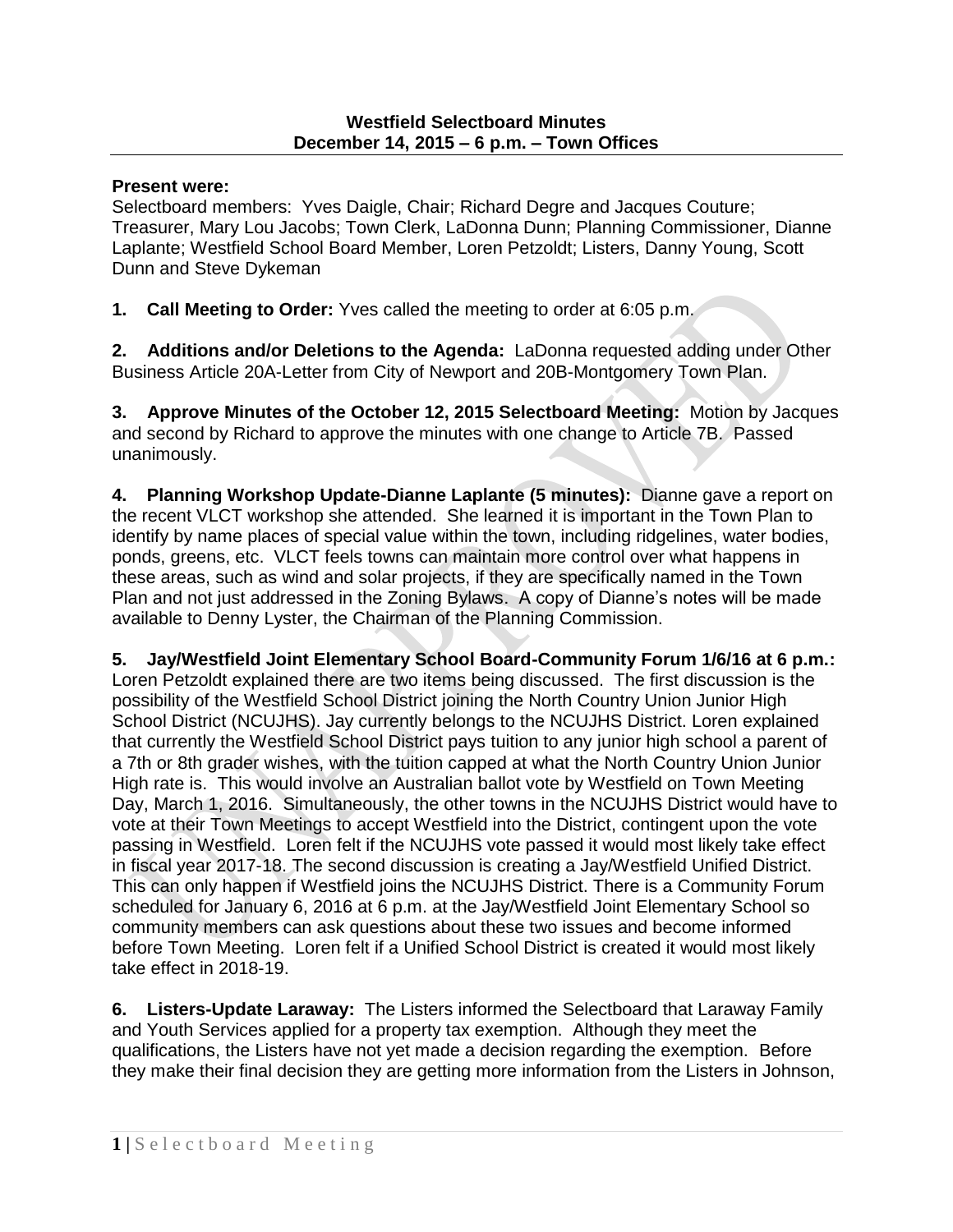VLCT and Property Valuation & Review. The Selectboard acknowledged that Laraway qualifies for the exemption but asked for further clarification on the statutory requirements.

**7. North Hill Cemetery Update:** Richard has spoken with Lonnie Brow to get a quote to survey the piece of property Merlin Backus has offered to donate to the Town for the addition to the North Hill Cemetery. The cost would be \$1,000-\$1,500 which includes all of the state sub-division paperwork. Motion by Jacques and second by Yves to hire Lonnie Brow to survey the property, complete the required state paperwork and provide a mylar map for recording in the Town Clerk's office. Passed unanimously. LaDonna was asked to provide Lonnie with a copy of Merlin's deed and the North Hill Cemetery deed.

**8. Library Update (Sundays/Mini-Grant):** LaDonna reported the Library has received a mini-grant from the Children's Literacy Foundation (CLiF) for \$250 which will be used for Sunday programming events this winter. The first event, an Ornament Workshop, was held on December 6 with 20 children plus their parents in attendance. Favorable comments were received and many in attendance had not visited the Library before.

**9. Dykeman Tree Quote:** Yves is still waiting for a quote. Steve Dykeman said he will take care of the wood when it is cut.

## **10. Treasurer:**

**A. Approve Warrants for Bills (Oct. 7, 15, 16, 21, 28, 29; Nov. 4, 12, 13, 18, 19, 25; Dec. 2, 9) and Payroll (Oct. 7, 8, 21; Nov. 4, 19; Dec. 2):** Motion by Jacques and second by Richard to approve the warrants for bills and payroll as listed in article 10A. Passed unanimously.

**B. Discuss Draft of Letter of Understanding between Kennison & Son and Town of Westfield presented at the 10/12/15 Selectboard Meeting:** It was agreed that Mary Lou will draft a shortened version of this letter and email it to the Selectboard before the next meeting.

**C. Set Date for Budget Meeting:** The Budget meeting will be January 8, 2016 at 8 a.m. It was suggested that Mary Lou and LaDonna prepare a draft version of the budget that will be emailed to the Selectboard for review prior to the meeting.

## **11. Roads:**

**A. Update on Dry Hydrant Grant Work:** Eric had to pump all the pond out before the work could begin. The wrong hydrant was shipped so there was a slight delay completing the project. Paperwork and inspection will be completed by the end of the month.

**B. Tree Removal on Balance Rock Road:** Yves reported he cut approximately 500 trees with the help of Normand Piette and Walker Farley. Kennison & Son will burn the branches. The property owners Forrester was pleased with the work.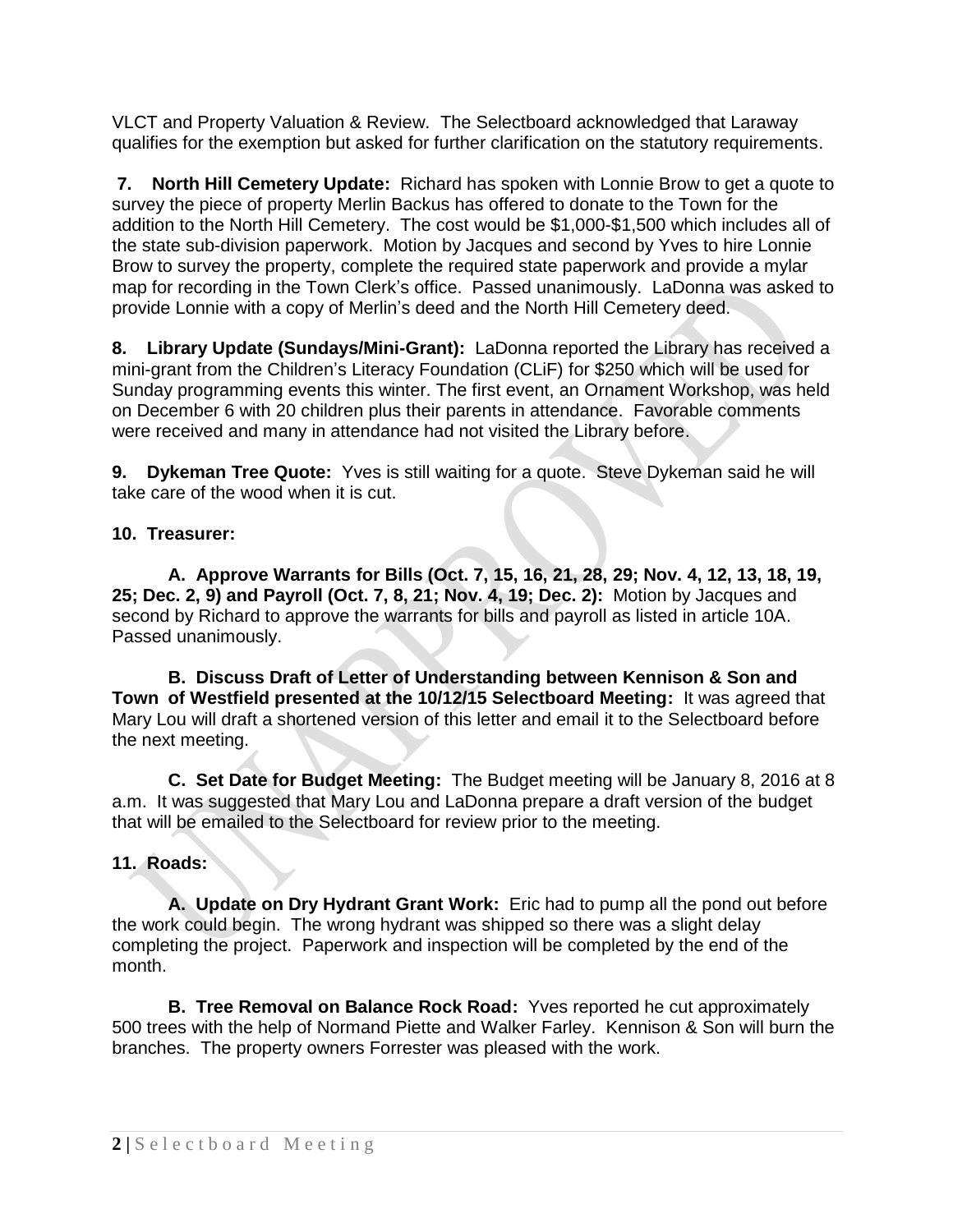**C. Barricades for Reservoir Road:** Motion by Richard and second by Yves to instruct Larry Kennison to purchase two 12' or 14' barricades to put at each end of Reservoir Road by December 1 each year. Passed unanimously. Yves will talk to Larry or Eric about this.

**D. Sign Structures Grant:** Yves signed the Structures Grant for the Loop Road Bridge. The Clerk will send this along with the required Certificate of Insurance to the Agency of Transportation. This will be included in 2016 budgeting.

**12. Floor Drain at Town Garage:** Richard and Yves looked at the drain set up at Laliberty's Trucking. The Selectboard was in agreement to construct a similar drain system for the Westfield Town Garage over the winter.

**13. Front Porch Forum Request:** A donation request was received from Front Porch Forum. They did not want to put their request in the form of an appropriation. It was noted they are not a non-profit corporation. Motion by Richard and second by Jacques to table this item. Motion passed.

**14. Recycling/NEKWMD Update:** Yves reviewed the December 9 letter the Town received from Paul Tomasi about e-waste which clarifies that e-waste can still be collected at the recycling centers until July 1, but towns will not receive a payment. The contract with the hauler will be re-negotiated July 1, 2016. Richard asked about trash and tire fees and wondered if we were charging enough to cover the cost. This will be evaluated when the budget is prepared. Yves reported that the waste management district is looking at how recyclables are being picked up by the hauler and may be providing the Recycling Center dumpsters so weekly pickups would change to every other week. The NEKWMD applied for and was granted a variance for yard waste so Westfield is exempt from having to collect this type of waste.

**15. Sheriff's Report:** There were 22 patrol hours resulting in 2 citations totaling \$400 in fines for October. There were 29.5 patrol hours resulting in 3 citations totaling \$210 in fines for November.

**16. VLCT Dues:** VLCT dues for 2016 will be \$1540. This will be included in the budget.

**17. Support Request from the Town of Irasburg:** Yves read an email from the Town of Irasburg asking for letters of support to help towns have more say in the decision making process with the public service board and legislators regarding industrial wind projects. After discussion no action was taken.

**18. Caroling on the Common-Friday, December 18th- 6:00 p.m.:** Yves said everything is organized for the Caroling on the Common. Andy from the Hardware Store will again be Santa.

**19. Update on Inspection of all Town Facilities from Vt. League of Cities and Towns:** Yves reported the only item not completed is the handrail at the Library.